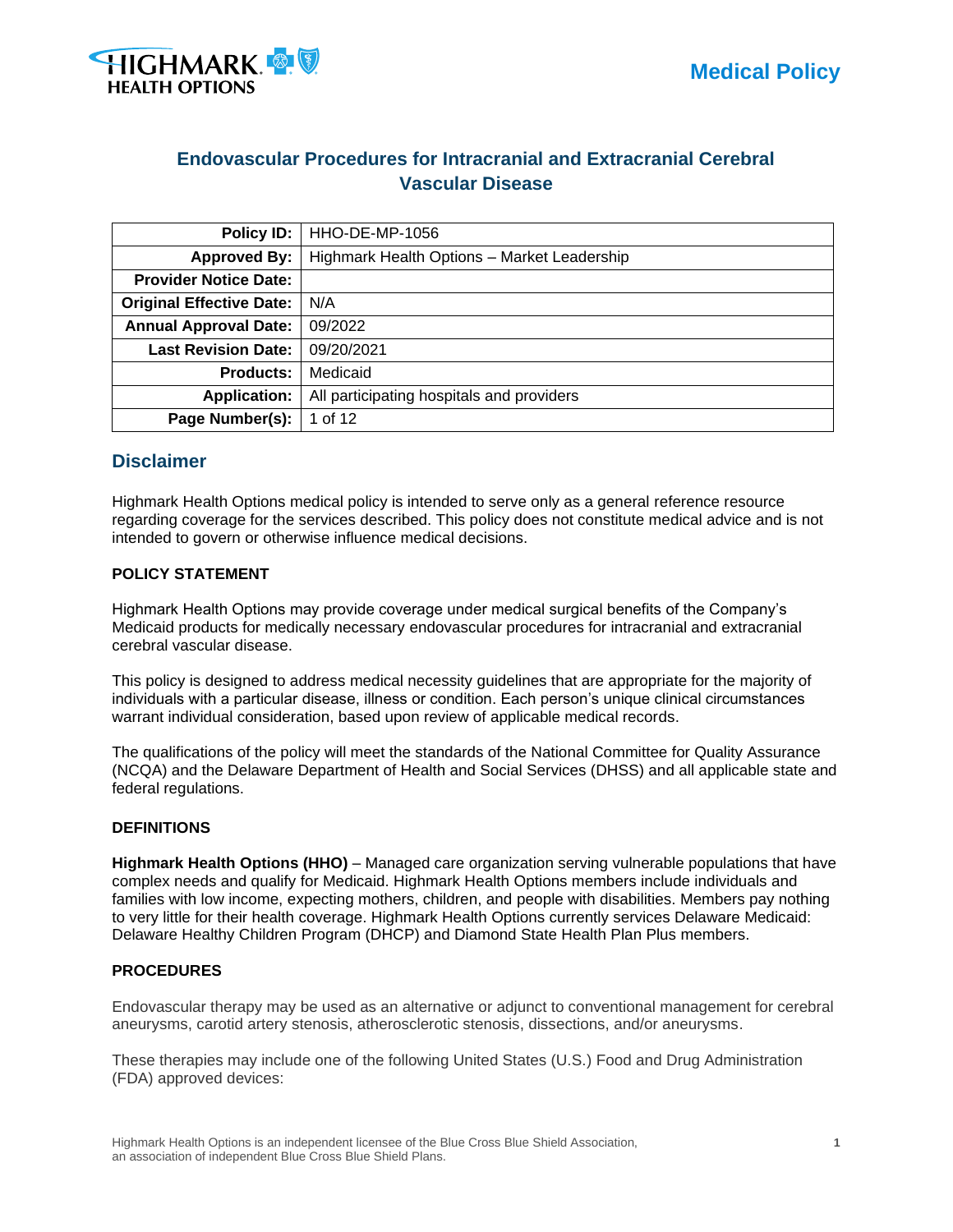



- Carotid angioplasty with stenting with embolic protection; or
- Percutaneous intracranial balloon angioplasty; or
- Mechanical embolectomy; or
- Intracranial flow diverting device; or
- Percutaneous transluminal angioplasty with or without stenting.

### **Endovascular Procedures for Intracranial Arterial Disease (Atherosclerosis and Aneurysms)**

#### **Intracranial Stent Placement**

Intracranial stent placement may be considered medically necessary as part of the endovascular treatment of intracranial aneurysms for individuals when surgical treatment is not appropriate and standard endovascular techniques do not allow for complete isolation of the aneurysm, e.g., wide-neck aneurysm (greater than or equal to four (4) mm) or sack-to-neck ratio less than two-to-one (2:1).

### **Intracranial Flow Diverting Stents**

Intracranial flow-diverting stents with U.S. FDA approval for the treatment of large or giant wide-necked intracranial aneurysms, with a size of 10 mm or more and a neck diameter of four (4) mm or more or a dome-to-neck ratio less than two (2), in the internal carotid artery from the petrous to the superior hypophyseal segments may be considered medically necessary as part of endovascular treatment of intracranial aneurysms that are not amenable to surgical treatment or standard endovascular therapy.

Intracranial stent placement in the treatment of intracranial aneurysms not meeting the criteria as indicated in this policy is considered experimental/investigational and therefore, not covered because the safety and/or effectiveness of this service cannot be established by the available published peer-reviewed literature.

## **Percutaneous Intracranial Transluminal Angioplasty**

Intracranial percutaneous transluminal angioplasty with or without stenting for the treatment of atherosclerotic cerebrovascular disease is considered experimental/investigational, and, therefore, noncovered, because the safety and/or effectiveness of this service cannot be established by the available published peer-reviewed literature.

#### **Mechanical Embolectomy**

The use of endovascular mechanical embolectomy with an U.S. FDA approved device for the treatment of acute ischemic stroke may be considered medically necessary for individuals who meet ALL of the following criteria:

- Individual is 18 years of age or older; and
- Can receive endovascular mechanical embolectomy:
	- o Within 12 hours of symptom onset; or
	- o Within 24 hours of symptom onset if there is evidence of a mismatch between specific clinical and imaging criteria; and
- Have evidence of substantial and clinically significant neurological deficits:
	- o NIH Stroke Scale (NIHSS) score of 2 or greater; and
- Have salvageable brain tissue in the affected vascular territory; and
- Have no evidence of intracranial hemorrhage or arterial dissection on computed tomography (CT) or magnetic resonance imaging (MRI); and
- Have a demonstrated occlusion within the proximal intracranial anterior circulation including ANY of the following: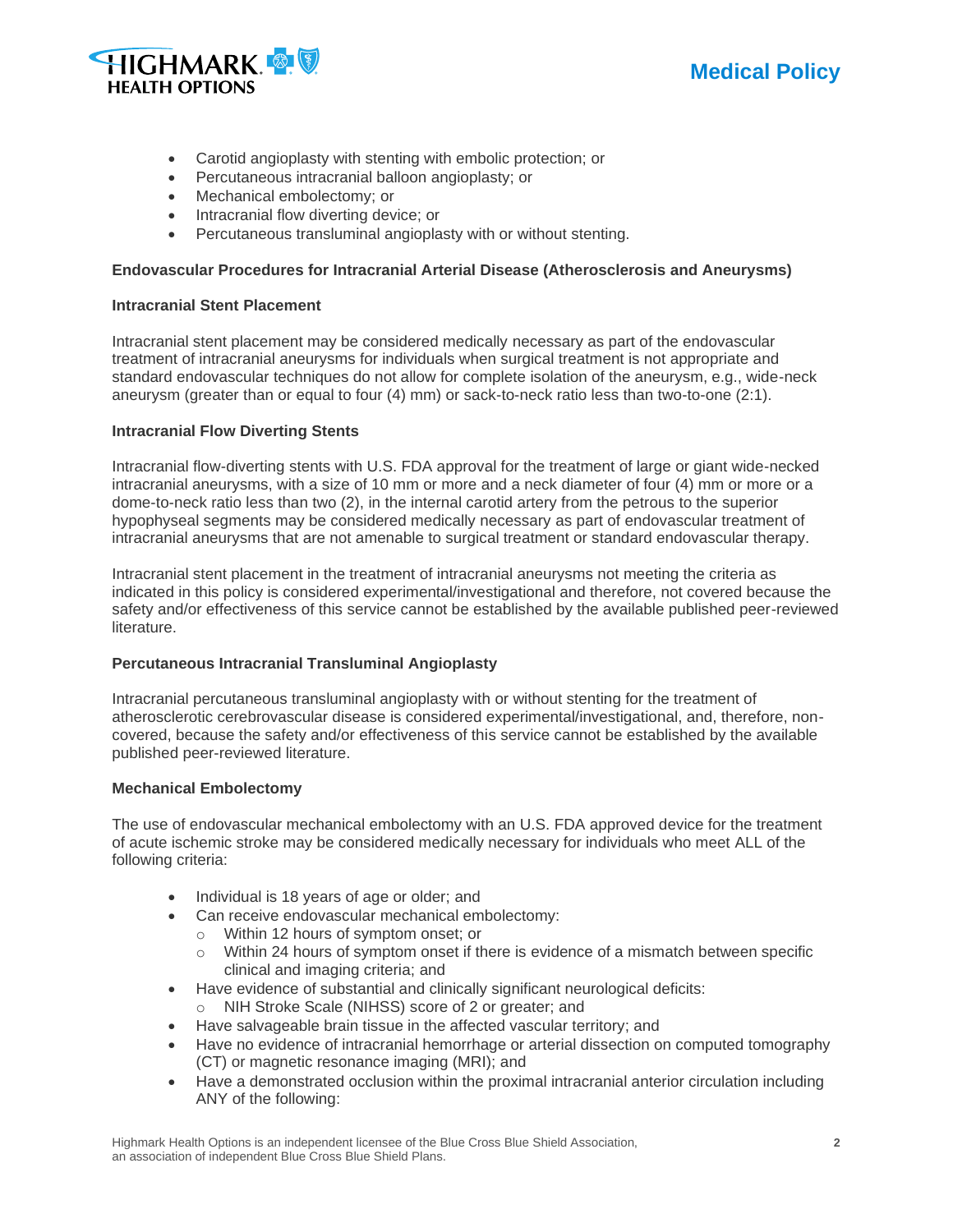

- o Intracranial internal carotid artery; or
- o M1 or M2 segments of the middle cerebral artery; or
- o A1 or A2 segments of the anterior cerebral artery; or
- o Basilar artery.

Endovascular mechanical embolectomy with an FDA approved device for the treatment of acute ischemic stroke not meeting the criteria as indicated in this policy is considered experimental/investigational, and, therefore, not covered because the safety and/or efficacy cannot be established by review of the available published peer-reviewed literature.

## **Percutaneous Intracranial Cerebrovascular Artery Angioplasty**

Percutaneous intracranial cerebrovascular artery angioplasty with or without stenting may be considered medically necessary for the following FDA-approved Humanitarian Device Exemption (HDE) indication:

• For individuals with recurrent intracranial stroke attributable to atherosclerotic disease refractory to medical therapy in intracranial vessels ranging from 2.5 to 4.5 mm in diameter with greater than or equal to 50 percent stenosis that are accessible to the stent system.

Percutaneous intracranial cerebrovascular artery angioplasty is considered medically necessary for the following FDA-approved HDE indication:

• For improving cerebral artery lumen diameter in individuals who have intracranial atherosclerotic disease that is refractory to medical therapy in intracranial vessels with greater than or equal to 50 percent stenosis that are accessible to the stent system.

The use of percutaneous intracranial cerebrovascular artery angioplasty device for any HDE indications not meeting the criteria as indicated in this policy is considered experimental/investigational and, therefore, noncovered because the safety and/or effectiveness of this service cannot be established by the available published peer-reviewed literature.

An HDE may only be used in facilities that have an Institutional Review Board (IRB) to oversee the clinical application of such devices. The IRB must approve the application of the device to ensure that it will be used in accordance with the FDA-approved indication(s). In addition, documentation of IRB approval may be requested by the Company to ensure compliance with the HDE indication(s).

## **Extracranial Artery Angioplasty/Stenting**

## **Carotid Angioplasty with Associated Stenting (CAS) and Embolic Protection**

CAS and embolic protection may be considered medically necessary in individuals with ALL of the following indications:

- 50% to 99% stenosis (North American Symptomatic Carotid Endarterectomy Trial [NASCET] measurement); and
- Symptoms of focal cerebral ischemia (transient ischemic attack or monocular blindness) in previous 120 days, symptom duration less than 24 hours, or non-disabling stroke; and
- Anatomic contraindication for carotid endarterectomy (e.g., prior radiation treatment or neck surgery, lesions surgically inaccessible, spinal immobility, or tracheostomy).

Contraindications:

• Contraindication for CAS and embolic protection may include, but is not limited to, the following: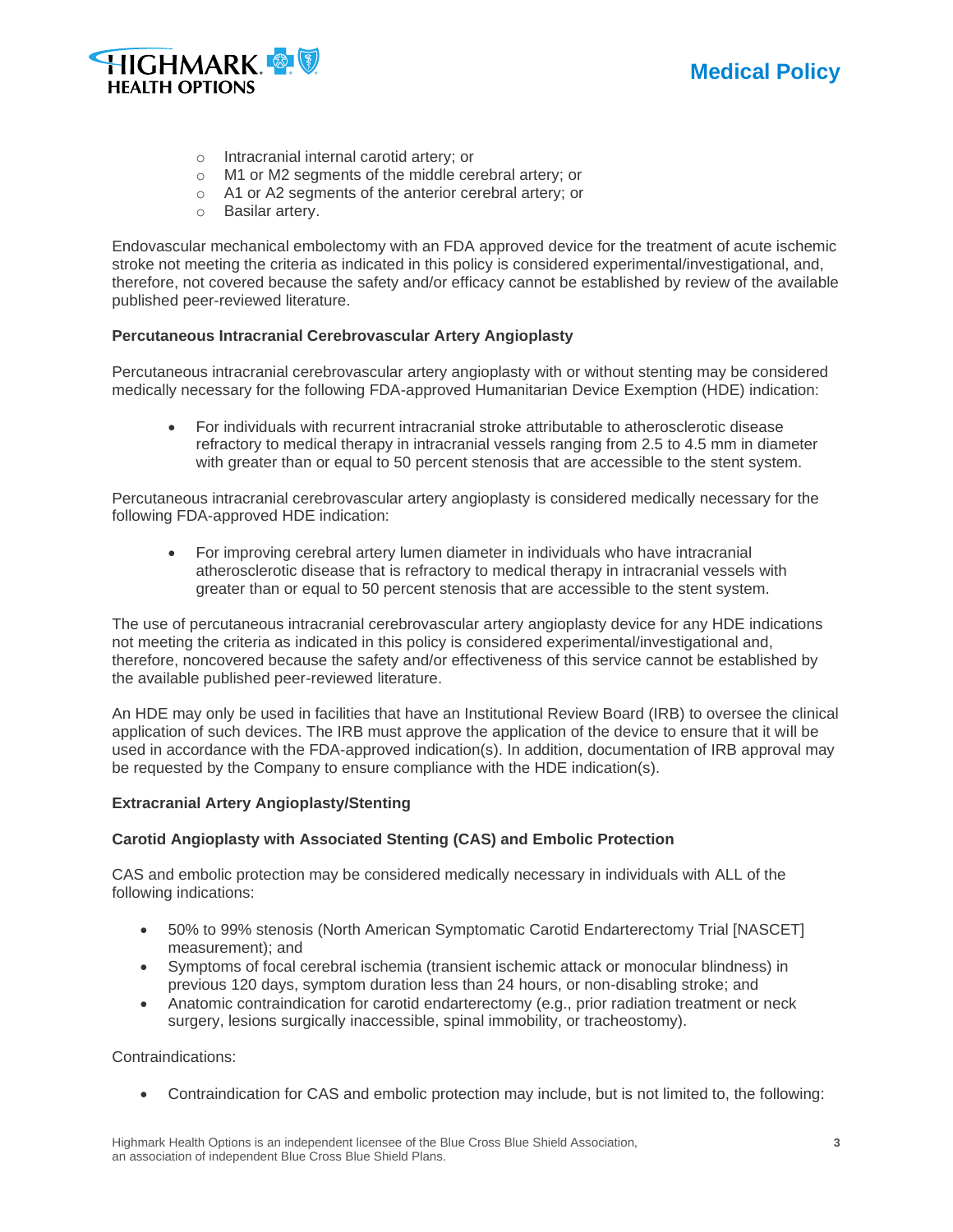



or

- $\circ$  Individuals with carotid stenosis who are suitable candidates for carotid endarterectomy;
- o Individuals with carotid artery dissection.

Carotid angioplasty with or without associated stenting and embolic protection not meeting the criteria as indicated in this policy is considered experimental/investigational and therefore noncovered because the safety and/or effectiveness of this service cannot be established by the available published peer-reviewed literature.

### **Endovascular Therapy for Extracranial Vertebral Artery Disease**

Endovascular therapy, including percutaneous transluminal angioplasty with or without stenting, for the management of extracranial vertebral artery diseases is considered experimental/investigational and therefore noncovered because the safety and effectiveness of this service cannot be established by the available published peer-reviewed literature.

#### **Post-payment Audit Statement**

The medical record must include documentation that reflects the medical necessity criteria and is subject to audit by Highmark Health Options at any time pursuant to the terms of your provider agreement.

### **Place of Service**

Inpatient

Experimental/investigational (E/I) services are not covered regardless of place of service.

## **CODING REQUIREMENTS**

| <b>CPT codes</b> | <b>Description</b>                                                                                                                                                                                                                                                                                                                                                                                        |
|------------------|-----------------------------------------------------------------------------------------------------------------------------------------------------------------------------------------------------------------------------------------------------------------------------------------------------------------------------------------------------------------------------------------------------------|
| 61623            | Endovascular temporary balloon arterial occlusion, head or neck<br>(extracranial/intracranial) including selective catheterization of vessel to be occluded,<br>positioning and inflation of occlusion balloon, concomitant neurological monitoring,<br>and radiologic supervision and interpretation of all angiography required for balloon<br>occlusion and to exclude vascular injury post-occlusion. |
| 61624            | Transcatheter permanent occlusion or embolization (e.g., for tumor destruction, to<br>achieve hemostasis, to occlude a vascular malformation), percutaneous, any<br>method; central nervous system (intracranial, spinal cord).                                                                                                                                                                           |
| 61630            | Balloon angioplasty, intracranial (e.g., atherosclerotic stenosis), percutaneous.                                                                                                                                                                                                                                                                                                                         |
| 61635            | Transcatheter placement of intravascular stent(s), intracranial (e.g., atherosclerotic<br>stenosis), including balloon angioplasty, if performed.                                                                                                                                                                                                                                                         |
| 61640            | Balloon dilation of intracranial vasospasm, percutaneous; initial vessel.                                                                                                                                                                                                                                                                                                                                 |
| 61641            | Balloon dilation of intracranial vasospasm, percutaneous; each additional vessel in<br>same vascular territory (list separately in addition to code for primary procedure).                                                                                                                                                                                                                               |
| 61642            | Balloon dilation of intracranial vasospasm, percutaneous; each additional vessel in<br>different vascular territory (list separately in addition to code for primary procedure).                                                                                                                                                                                                                          |
| 61645            | Percutaneous arterial transluminal mechanical thrombectomy and/or infusion for<br>thrombolysis, intracranial, any method, including diagnostic angiography,<br>fluoroscopic guidance, catheter placement, and intraprocedural pharmacological<br>thrombolytic injection(s).                                                                                                                               |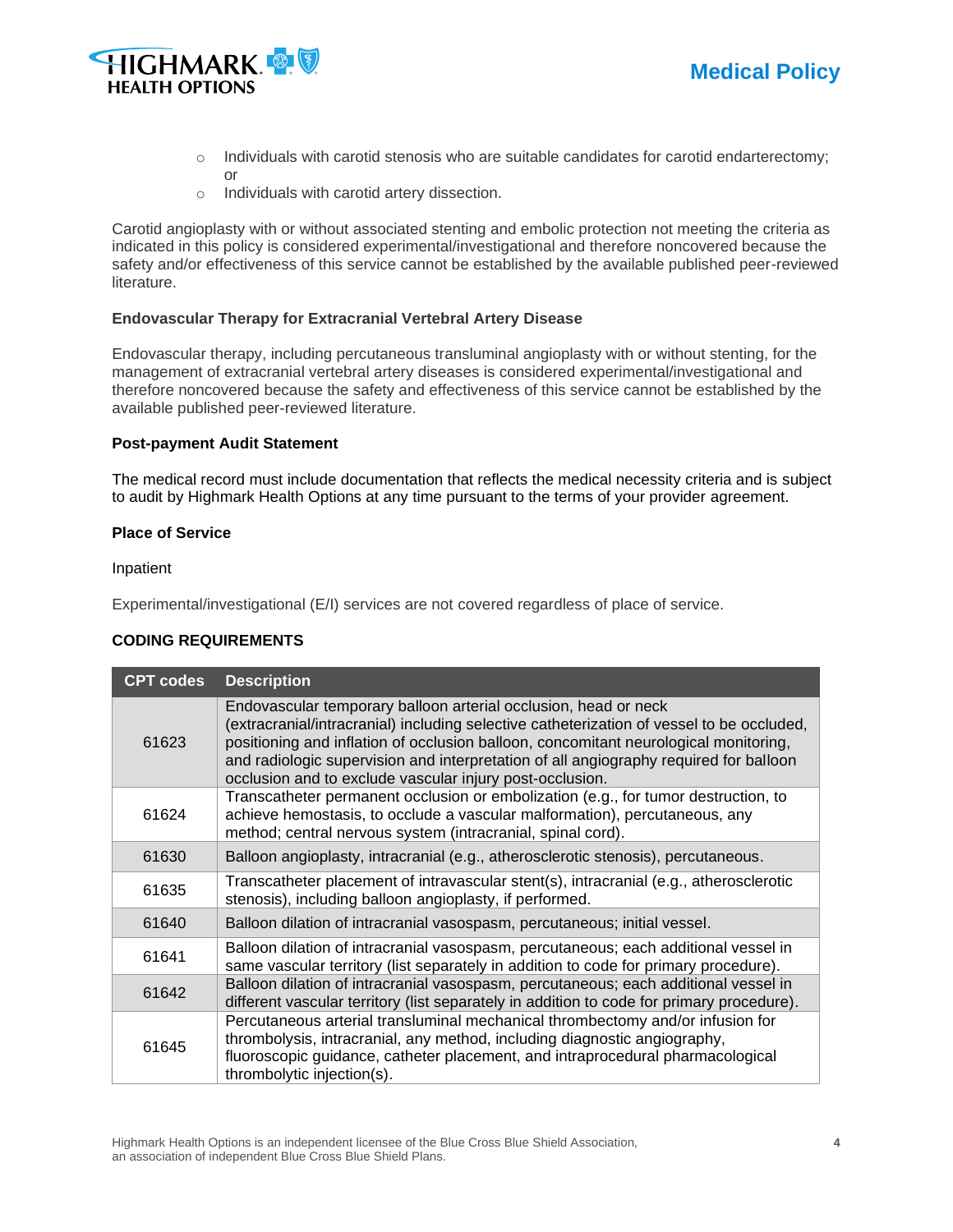

| 75894 | Transcatheter therapy, embolization, any method, radiological supervision and<br>interpretation.                                                                                                                                                                                                                                                                                   |
|-------|------------------------------------------------------------------------------------------------------------------------------------------------------------------------------------------------------------------------------------------------------------------------------------------------------------------------------------------------------------------------------------|
| 37215 | Transcatheter placement of intravascular stent(s), cervical carotid artery, open or<br>percutaneous, including angioplasty, when performed, and radiological supervision<br>and interpretation; with distal embolic protection.                                                                                                                                                    |
| 37216 | Transcatheter placement of intravascular stent(s), cervical carotid artery, open or<br>percutaneous, including angioplasty, when performed, and radiological supervision<br>and interpretation; without distal embolic protection.                                                                                                                                                 |
| 37218 | Transcatheter placement of intravascular stent(s), intrathoracic common carotid<br>artery or innominate artery, open or percutaneous antegrade approach, including<br>angioplasty, when performed, and radiological supervision and interpretation.                                                                                                                                |
| 36226 | Selective catheter placement, vertebral artery, unilateral, with angiography of the<br>ipsilateral vertebral circulation and all associated radiological supervision and<br>interpretation, includes angiography of the cervicocerebral arch, when performed.                                                                                                                      |
| 36228 | Selective catheter placement, each intracranial branch of the internal carotid or<br>vertebral arteries, unilateral, with angiography of the selected vessel circulation and<br>all associated radiological supervision and interpretation (e.g., middle cerebral artery,<br>posterior inferior cerebellar artery) (list separately in addition to code for primary<br>procedure). |

## **Covered Diagnosis Codes for Procedure Codes: 61623, 61624**

| 160.00   | 160.01   | 160.02   | 160.10   | 160.11   | 160.12   | 160.2    |
|----------|----------|----------|----------|----------|----------|----------|
| 160.30   | 160.31   | 160.32   | 160.4    | 160.50   | 160.51   | 160.52   |
| 160.6    | 160.7    | 160.8    | 160.9    | 161.0    | 161.1    | 161.2    |
| 161.3    | 161.4    | 161.5    | 161.6    | 161.8    | 161.9    | 162.00   |
| 162.01   | 162.02   | 162.03   | 162.1    | 162.9    | 167.1    | Q28.2    |
| Q28.3    | S06.1X0A | S06.1X1A | S06.1X2A | S06.1X3A | S06.1X4A | S06.1X5A |
| S06.1X6A | S06.1X7A | S06.1X8A | S06.1X9A | S06.2X0A | S06.2X1A | S06.2X2A |
| S06.2X3A | S06.2X4A | S06.2X5A | S06.2X6A | S06.2X7A | S06.2X8A | S06.2X9A |
| S06.300A | S06.301A | S06.302A | S06.303A | S06.304A | S06.305A | S06.306A |
| S06.307A | S06.308A | S06.309A | S06.810A | S06.811A | S06.812A | S06.813A |
| S06.814A | S06.815A | S06.816A | S06.817A | S06.818A | S06.819A | S06.820A |
| S06.821A | S06.822A | S06.823A | S06.824A | S06.825A | S06.826A | S06.827A |
| S06.828A | S06.829A | S06.890A | S06.891A | S06.892A | S06.893A | S06.894A |
| S06.895A | S06.896A | S06.897A | S06.898A | S06.899A | S06.9X0A | S06.9X1A |
| S06.9X2A | S06.9X3A | S06.9X4A | S06.9X5A | S06.9X6A | S06.9X7A | S06.9X8A |
| S06.9X9A |          |          |          |          |          |          |

Highmark Health Options is an independent licensee of the Blue Cross Blue Shield Association, **5** an association of independent Blue Cross Blue Shield Plans.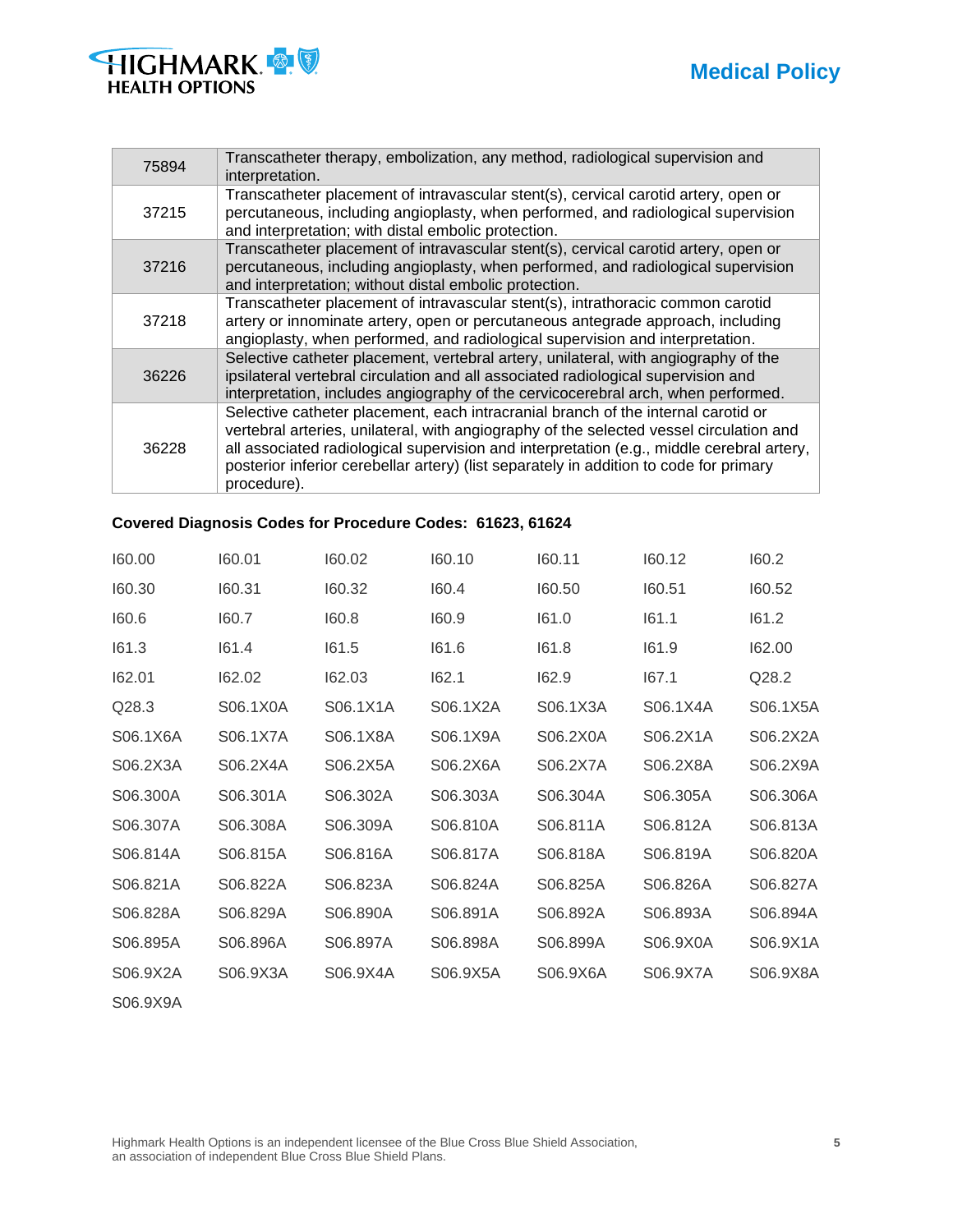

## **Covered Diagnosis Codes for Procedure Codes**: **37215, 37216, 37217, 37218**

| 163.011 | 163.012 | 163.013 | 163.019 | 163.031 | 163.032 | 163.033 |
|---------|---------|---------|---------|---------|---------|---------|
| 163.039 | 163.111 | 163.112 | 163.113 | 163.119 | 163.131 | 163.132 |
| 163.133 | 163.139 | 163.211 | 163.212 | 163.213 | 163.219 | 163.231 |
| 163.232 | 163.233 | 163.239 | 163.313 | 163.323 | 163.333 | 163.343 |
| 163.413 | 163.423 | 163.433 | 163.443 | 163.513 | 163.523 | 163.533 |
| 163.543 | 163.59  | 165.01  | 165.02  | 165.03  | 165.09  | 165.21  |
| 165.22  | 165.23  | 165.29  | 165.8   |         |         |         |

### **Covered Diagnosis Codes for Procedure Code: 61645**

| 163.00              | 163.011             | 163.012             | 163.013             | 163.019             | 163.02              | 163.031 |
|---------------------|---------------------|---------------------|---------------------|---------------------|---------------------|---------|
| 163.032             | 163.033             | 163.039             | 163.09              | 163.10              | 163.111             | 163.112 |
| 163.119             | 163.12              | 163.131             | 163.132             | 163.133             | 163.139             | 163.19  |
| 163.20              | 163.211             | 163.212             | 163.213             | 163.219             | 163.22              | 163.231 |
| 163.232             | 163.233             | 163.239             | 163.29              | 163.311             | 163.312             | 163.313 |
| 163.319             | 163.321             | 163.322             | 163.323             | 163.329             | 163.331             | 163.332 |
| 163.333             | 163.339             | 163.341             | 163.342             | 163.349             | 163.431             | 163.432 |
| 163.433             | 163.439             | 163.441             | 163.442             | 163.443             | 163.449             | 163.50  |
| 163.511             | 163.512             | 163.513             | 163.519             | 163.521             | 163.522             | 163.523 |
| 163.529             | 163.531             | 163.532             | 163.533             | 163.539             | 163.541             | 163.542 |
| 163.543             | 163.549             | 163.59              | 163.81              | 163.89              | 163.9               | R29.702 |
| R <sub>29.703</sub> | R29.704             | R <sub>29.705</sub> | R29.706             | R <sub>29.707</sub> | R <sub>29.708</sub> | R29.709 |
| R <sub>29.710</sub> | R29.711             | R <sub>29.712</sub> | R <sub>29.713</sub> | R29.714             | R <sub>29.715</sub> | R29.716 |
| R <sub>29.717</sub> | R <sub>29.718</sub> | R29.719             | R <sub>29.720</sub> | R <sub>29.721</sub> | R <sub>29.722</sub> | R29.723 |
| R29.724             | R <sub>29.725</sub> | R29.726             | R29.727             | R <sub>29.728</sub> | R <sub>29.729</sub> | R29.730 |
| R <sub>29.731</sub> | R <sub>29.732</sub> | R29.733             | R29.734             | R29.735             | R29.736             | R29.737 |
| R29.738             | R <sub>29.739</sub> | R29.740             | R <sub>29.741</sub> | R <sub>29.742</sub> |                     |         |

#### **REIMBURSEMENT**

Participating facilities will be reimbursed per their Highmark Health Options contract.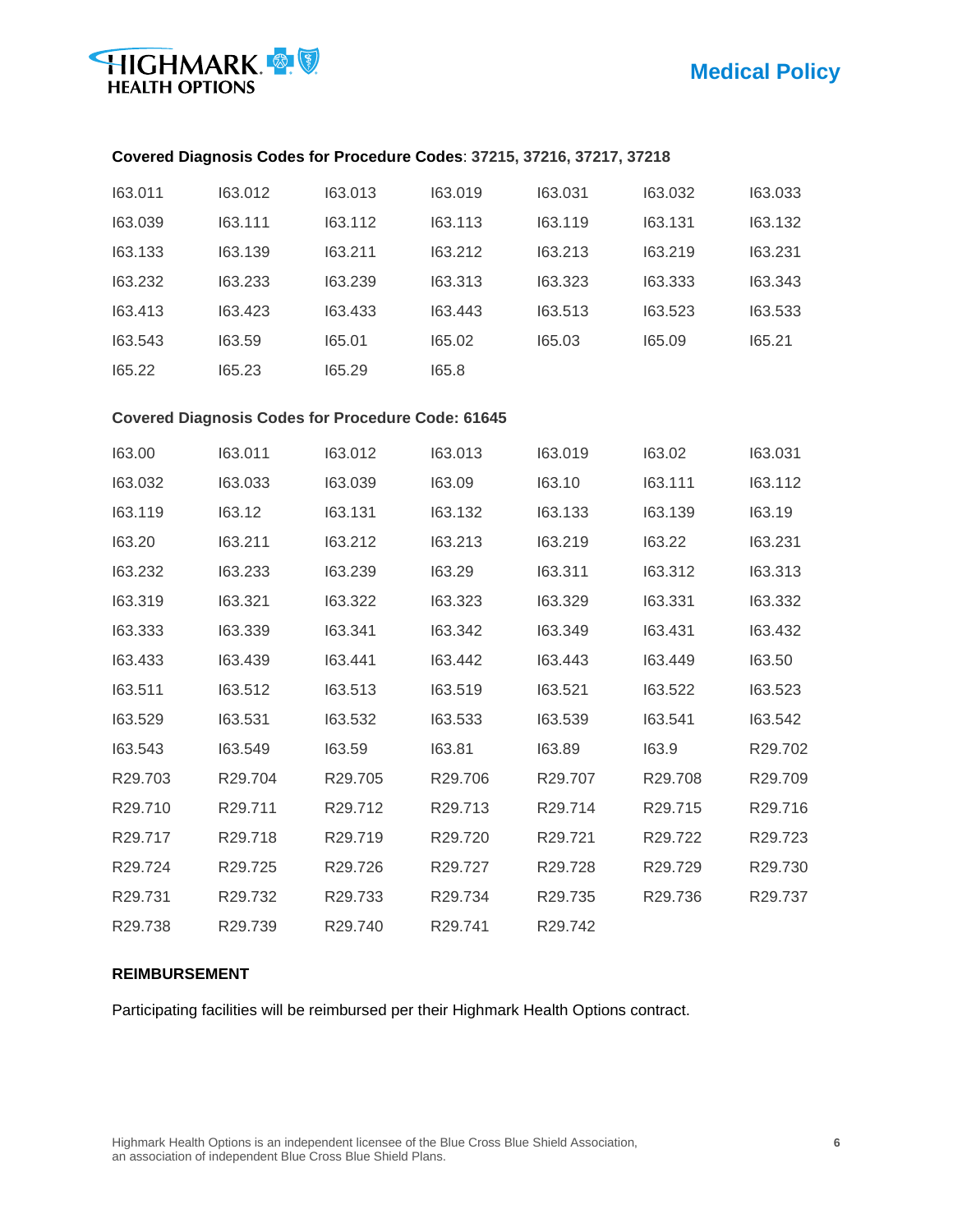

## **POLICY SOURCES**

#### **Society of Vascular and Interventional Neurology – 2016**

In 2016, the Society of Vascular and Interventional Neurology published recommendations on comprehensive stroke center requirements and endovascular stroke systems of care. The recommendations were based on 5 multicenter, prospective, randomized, open-label, blinded endpoint clinical trials that demonstrated the benefits of endovascular therapy with mechanical thrombectomy in acute ischemic strokes with large vessel occlusions. Their recommendation pertinent to this evidence review is: "Endovascular mechanical thrombectomy, in addition to treatment with IV tissue plasminogen activator (tPA) [intravenous tissue plasminogen activator] in eligible patients, is recommended for anterior circulation large vessel occlusion ischemic strokes in patients presenting within 6 h of symptom onset."

#### **American Heart Association and American Stroke Association – 2019**

In 2018, the American Heart Association and the American Stroke Association (update 2019) published joint guidelines on the early management of patients with acute ischemic stroke. These guidelines included several recommendations relevant to the use of endovascular therapies for acute stroke. Please see table attachment.

The 2 associations also published joint guidelines on the management of patients with unruptured intracranial aneurysms in 2015. These guidelines included the recommendations listed on the table attachment relevant to the use of endovascular therapies for aneurysms. Please see table attachment.

## **References**

Berkhemer OA, Fransen PS, Beumer D, et al. A randomized trial of intraarterial treatment for acute ischemic stroke [published correction appears in N Engl J Med. 2015;372(4):394]. N Engl J Med. 2015;372(1):11-20.

Goyal M, Demchuk AM, Menon BK, et al. Randomized assessment of rapid endovascular treatment of ischemic stroke. N Engl J Med. 2015;372(11):1019-1030.

Jovin TG, Chamorro A, Cobo E, et al. Thrombectomy within 8 hours after symptom onset in ischemic stroke. N Engl J Med. 2015;372(24):2296-2306.

Powers WJ, Derdeyn CP, Biller J, et al. American Heart Association/American Stroke Association Focused Update of the 2013 Guidelines for the early management of patients with acute ischemic stroke regarding endovascular treatment: A guideline for healthcare professionals from the American Heart Association/American Stroke Association. Stroke. 2015;46(10):3020-3035.

Bush CK, Kurimella D, Cross LJ, et al. Endovascular treatment with stent-retriever devices for acute ischemic stroke: a meta-analysis of randomized controlled trials. PLoS One. 2016;11(1):e0147287.

Walcott, B. Flow Diversion for the Treatment of Intracranial Aneurysms. JAMA Neurology. 2016; 73(8):1002-1008.

Koch, M. The Advent of Flow Diversion and Its Implications for Cerebral Aneurysm Treatment. Endovascular Today. 2017;16(2):71-76.

Han, D. Endovascular treatment of 2 synchronous extracranial carotid artery aneurysms using stentassisted coil embolization and double bare-metal stenting. Vascular and Endovascular Surgery. 2016;50(2):102-106.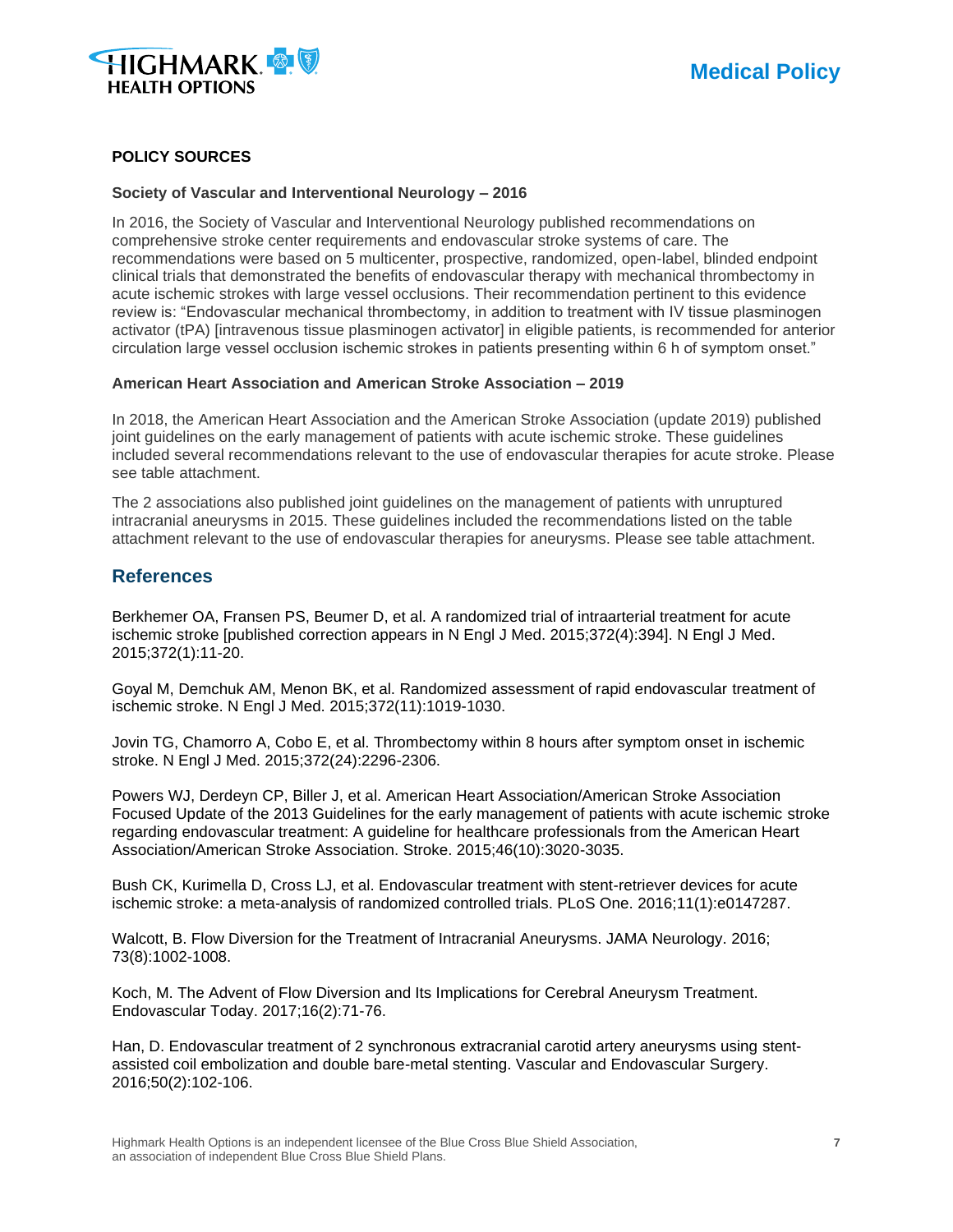

Asif KS, Lazzaro MA, Teleb MS, Fitzsimmons BF, Lynch J, et al. Endovascular reconstruction for progressively worsening carotid artery dissection. J Neurointerv Surg. 2015;7:32-39.

Vincent S, Eberg M, Eisenberg MJ, Filion KB. Meta-analysis of randomized controlled trials comparing the long-term outcomes of carotid artery stenting versus endarterectomy. Circ Cardiovasc Qual Outcomes. 2015;8(6 Suppl 3):99-108.

Al-Mufti F, Amuluru1 K, Gandhi1 CD, Prestigiacomo CJ. Flow diversion for intracranial aneurysm management: a new standard of care. Neurotherapeutics. 2016;13:582–589.

Salzler GG, Farber A, Rybin DV, Doros G, Siracuse JJ, et al. The association of Carotid revascularization endarterectomy versus stent trial (CREST) and centers for Medicare and Medicaid services carotid guideline publication on utilization and outcomes of carotid stenting among "high-risk" patients. J Vasc Surg. 2017;66(1):104-111.

Hayes, Inc. Hayes Technology Assessment. Flow diverter devices for intracranial aneurysms: A review of reviews. Lansdale, Pa: Hayes, Inc.; Published March 30, 2017. Accessed August 10, 2020.

Morais R, Mine B, Bruyere PJ, Naeije G, Lubicz B. Endovascular treatment of intracranial aneurysms with the p64 flow diverter stent: Mid-term results in 35 patients with 41 intracranial aneurysms. Neuroradiology. 2017;59:263-269.

Ozdemir A, Arslan S, Duman E, Yildirim E, Aytekin C, Boyvat F. The efficacy of flow diverter stents in the treatment of wide necked intracranial aneurysms. Iran J Radiol. 2017;14(4):e55461.

Griessenauer CJ, Ogilvy CS, Adeeb N, et al. Pipeline embolization of posterior circulation aneurysms: A multicenter study of 131 aneurysms. J Neurosurg. 2019;130:923-935.

Chalouhi N, Zanaty M, Whiting A, et al. Safety and efficacy of the pipeline embolization device in 100 small intracranial aneurysms. J Neurosurg. 2015;122:1498-1502.

Campbell BC, Mitchell PJ, Kleinig TJ, et al. Endovascular therapy for ischemic stroke with perfusionimaging selection. N Engl J Med. 2015;372(11):1009-1018.

Saver JL, Goyal M, Bonafe A, et al. Stent-retriever thrombectomy after intravenous t-PA vs. t-PA alone in stroke. N Engl J Med. 2015;372(24):2285-2295.

Badhiwala JH, Nassiri F, Alhazzani W, et al. Endovascular thrombectomy for acute ischemic stroke: A meta-analysis. JAMA. 2015;314(17):1832-1843.

Nogueira RG, Jadhav AP, Haussen DC, et al. Thrombectomy 6 to 24 hours after stroke with a mismatch between deficit and infarct. N Engl J Med. 2018;378(1):11-21.

Chen CJ, Ding D, Starke RM, et al. Endovascular vs medical management of acute ischemic stroke. Neurology.2015;85(22):1980-1990.

Hong KS, Ko SB, Lee JS, et al. Endovascular recanalization therapy in acute ischemic stroke: updated meta-analysis of randomized controlled trials. J Stroke. Sep 2015;17(3):268-281.

Kennedy SA, Baerlocher MO, Baerlocher F, et al. Meta-analysis of local endovascular therapy for acute ischemic stroke. J Vasc Interv Radiol. 2016;27(3):307-321 e302.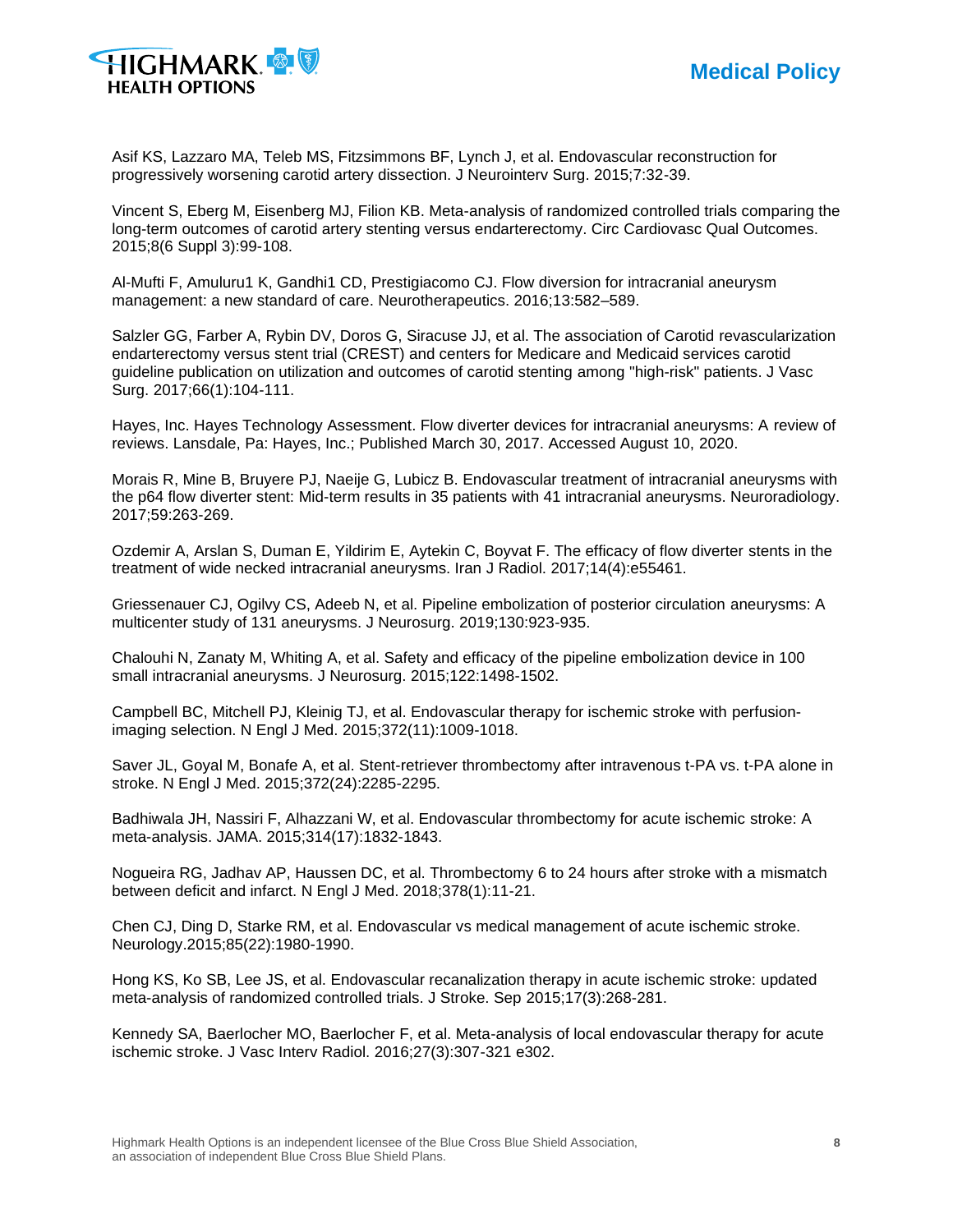

Grech R, Schembri M, Thornton J. Stent-based thrombectomy versus intravenous tissue plasminogen activator in acute ischemic stroke: A systematic review and meta-analysis. Interv Neuroradiol. 2015;21(6):684-690.

Marmagkiolis K, Hakeem A, Cilingiroglu M, et al. Safety and efficacy of stent retrievers for the management of acute ischemic stroke: Comprehensive review and meta-analysis. JACC Cardiovasc Interv. 2015;8(13):1758-1765.

Touma L, Filion KB, Sterling LH, et al. Stent retrievers for the treatment of acute ischemic stroke: A systematic review and meta-analysis of randomized clinical trials. JAMA Neurol. 2016;73(3):275-281.

Khoury NN, Darsaut TE, Ghostine J, et al. Endovascular thrombectomy and medical therapy versus medical therapy alone in acute stroke: A randomized care trial. J Neuroradiol. 2017;44(3):198-202.

Muir KW, Ford GA, Messow CM, et al. Endovascular therapy for acute ischemic stroke: The Pragmatic Ischemic Stroke Thrombectomy Evaluation (PISTE) randomized, controlled trial. J Neurol Neurosurg Psychiatry. 2017;88(1):38-44.

Mocco J, Zaidat OO, von Kummer R, et al. Aspiration thrombectomy after intravenous alteplase versus intravenous alteplase alone. Stroke. 2016;47(9):2331-2338.

Bracard S, Ducrocq X, Mas JL, et al. Mechanical thrombectomy after intravenous alteplase versus alteplase alone after stroke (THRACE): A randomized controlled trial. Lancet Neurol. 2016;15(11):1138- 1147.

Saver JL, Goyal M, Bonafe A, et al. Solitaire with the intention for thrombectomy as primary endovascular treatment for acute ischemic stroke (SWIFT PRIME) trial: Protocol for a randomized, controlled, multicenter study comparing the Solitaire revascularization device with IV tPA with IV tPA alone in acute ischemic stroke. Int J Stroke. 2015;10(3):439-448.

Tomsick TA, Yeatts SD, Liebeskind DS, et al. Endovascular revascularization results in IMS III: intracranial ICA and M1 occlusions. J Neurointerv Surg. 2015;7(11):795-802.

Albers GW, Marks MP, Kemp S, et al. Thrombectomy for stroke at 6 to 16 hours with selection by perfusion imaging. N Engl J Med. 2018;378(8):708-718.

Kahles T, Garcia-Esperon C, Zeller S, et al. Mechanical thrombectomy using the new eric retrieval device is feasible, efficient, and safe in acute ischemic stroke: A Swiss Stroke Center Experience. AJNR Am J Neuroradiol. 2016;37(1):114-119.

Saposnik G, Lebovic G, Demchuk A, et al. Added benefit of stent retriever technology for acute ischemic stroke: A pooled analysis of the NINDS tPA, SWIFT, and STAR Trials. Neurosurgery. 2015;77(3):454- 461.

Nogueira RG, Frei D, Kirmani JF, et al. Safety and efficacy of a 3-dimensional stent retriever with aspiration-based thrombectomy vs aspiration-based thrombectomy alone in acute ischemic stroke intervention: A randomized clinical trial. JAMA Neurol. 2018;75(3):304-311.

Liu X, Dai Q, Ye R, et al. Endovascular treatment versus standard medical treatment for vertebrobasilar artery occlusion (BEST): an open label, randomized controlled trial. Lancet Neurol. 2020;19(2):115-122.

Zaidat OO, Fitzsimmons BF, Woodward BK, et al. Effect of a balloon-expandable intracranial stent vs medical therapy on risk of stroke in patients with symptomatic intracranial stenosis: the VISSIT randomized clinical trial. JAMA. 2015;313(12):1240-1248.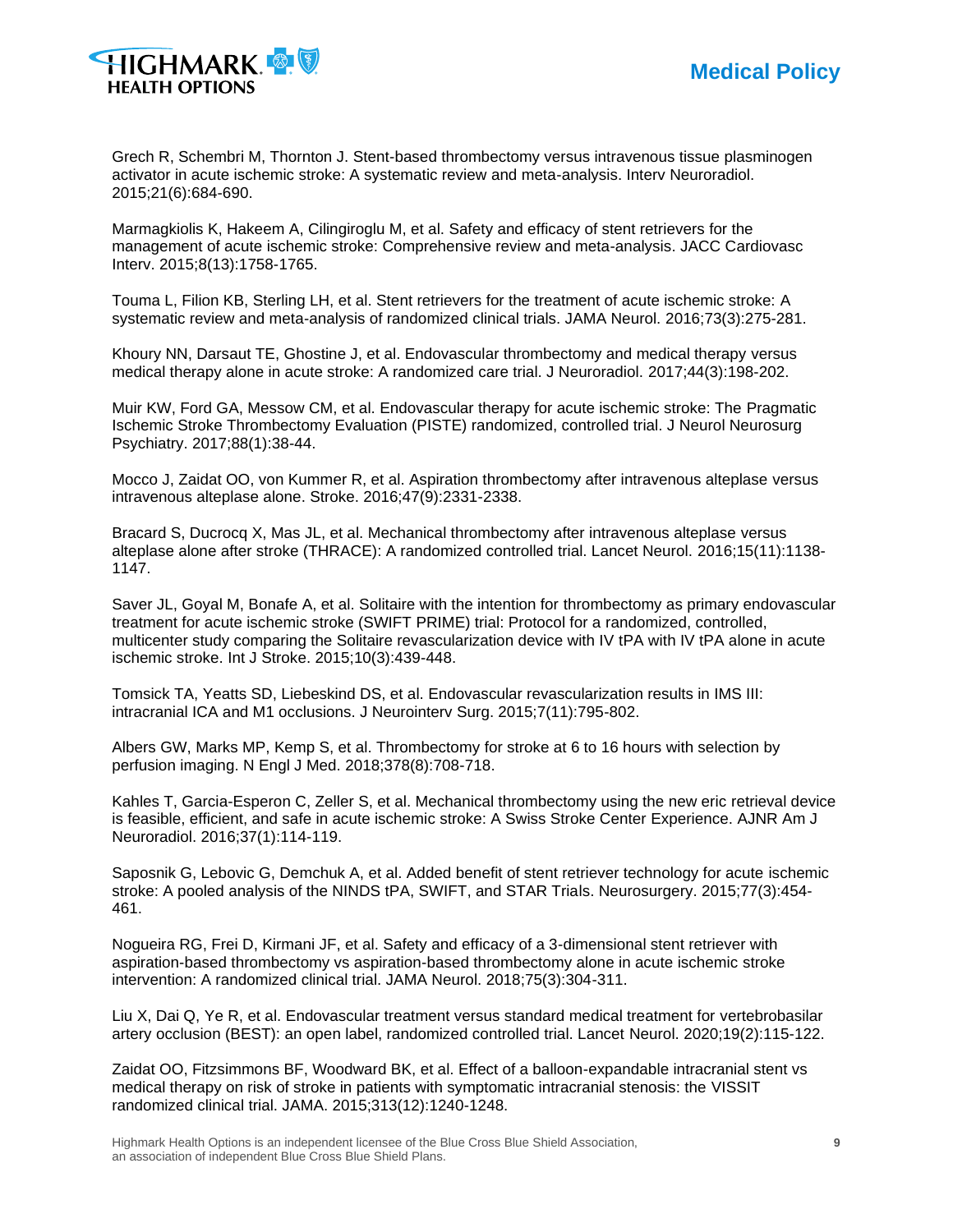

Lutsep HL, Barnwell SL, Larsen DT, et al. Outcome in patients previously on antithrombotic therapy in the SAMMPRIS trial: subgroup analysis. Stroke. 2015;46(3):775-779.

Lutsep HL, Lynn MJ, Cotsonis GA, et al. Does the stenting versus aggressive medical therapy trial support stenting for subgroups with intracranial stenosis? [published correction appears in Stroke. 2015;46(11):e248]. Stroke. 2015;46(11):3282-3284.

Alexander MJ, Zauner A, Chaloupka JC, et al. WEAVE Trial: Final results in 152 on-label patients. Stroke. 2019;50(4):889-894.

Ryu CW, Park S, Shin HS, Koh JS. Complications in stent-assisted endovascular therapy of ruptured intracranial aneurysms and relevance to antiplatelet administration: A systematic review. AJNR Am J Neuroradiol. 2015;36(9):1682-1688.

Consoli A, Vignoli C, Renieri L, et al. Assisted coiling of saccular wide-necked unruptured intracranial aneurysms: stent versus balloon. J Neurointerv Surg. 2016;8(1):52-57.

King B, Vaziri S, Singla A, Fargen KM, Mocco J. Clinical and angiographic outcomes after stent assisted coiling of cerebral aneurysms with Enterprise and Neuroform stents: A comparative analysis of the literature. J Neurointerv Surg. 2015;7(12):905-909.

Lee KM, Jo KI, Jeon P, Kim KH, Kim JS, Hong SC. Predictor and prognosis of procedural rupture during coil embolization for unruptured intracranial aneurysm. J Korean Neurosurg Soc. 2016;59(1):6-10.

Jankowitz BT, Hanel R, Jadhav AP, et al. Neuroform Atlas Stent System for the treatment of intracranial aneurysm: Primary results of the Atlas Humanitarian Device Exemption cohort. J Neurointerv Surg. 2019;11(8):801-806.

Fiorella D, Boulos A, Turk AS, et al. The safety and effectiveness of the LVIS stent system for the treatment of wide-necked cerebral aneurysms: Final results of the pivotal US LVIS trial. J Neurointerv Surg. 2019;11(4):357-361.

Feng Z, Fang Y, Xu Y, et al. The safety and efficacy of low profile visualized intraluminal support (LVIS) stents in assisting coil embolization of intracranial saccular aneurysms: a single center experience. J Neurointerv Surg. 2016;8(11):1192-1196.

Aydin K, Arat A, Sencer S, Barburoglu M, Men S. stent-assisted coiling of wide-neck intracranial aneurysms using low-profile leo baby stents: Initial and midterm results. AJNR Am J Neuroradiol. 2015;36(10):1934-1941.

Raymond J, Gentric JC, Darsaut TE, et al. Flow diversion in the treatment of aneurysms: a randomized care trial and registry. J Neurosurg. 2017;127(3):454-462.

Kiselev R, Orlov K, Dubovoy A, et al. Flow diversion versus parent artery occlusion with bypass in the treatment of complex intracranial aneurysms: Immediate and short-term outcomes of the randomized trial. Clin Neurol Neurosurg. 2018;172:183-189.

Zhou G, Zhu YQ, Su M, Gao KD, Li MH. Flow-diverting devices versus coil embolization for intracranial aneurysms: A systematic literature review and meta-analysis. World Neurosurg. 2016;88:640-645.

Xin WQ, Xin QQ, Yuan Y, et al. Comparison of flow diversion and coiling for the treatment of unruptured intracranial aneurysms. World Neurosurg. 2019;128:464-472.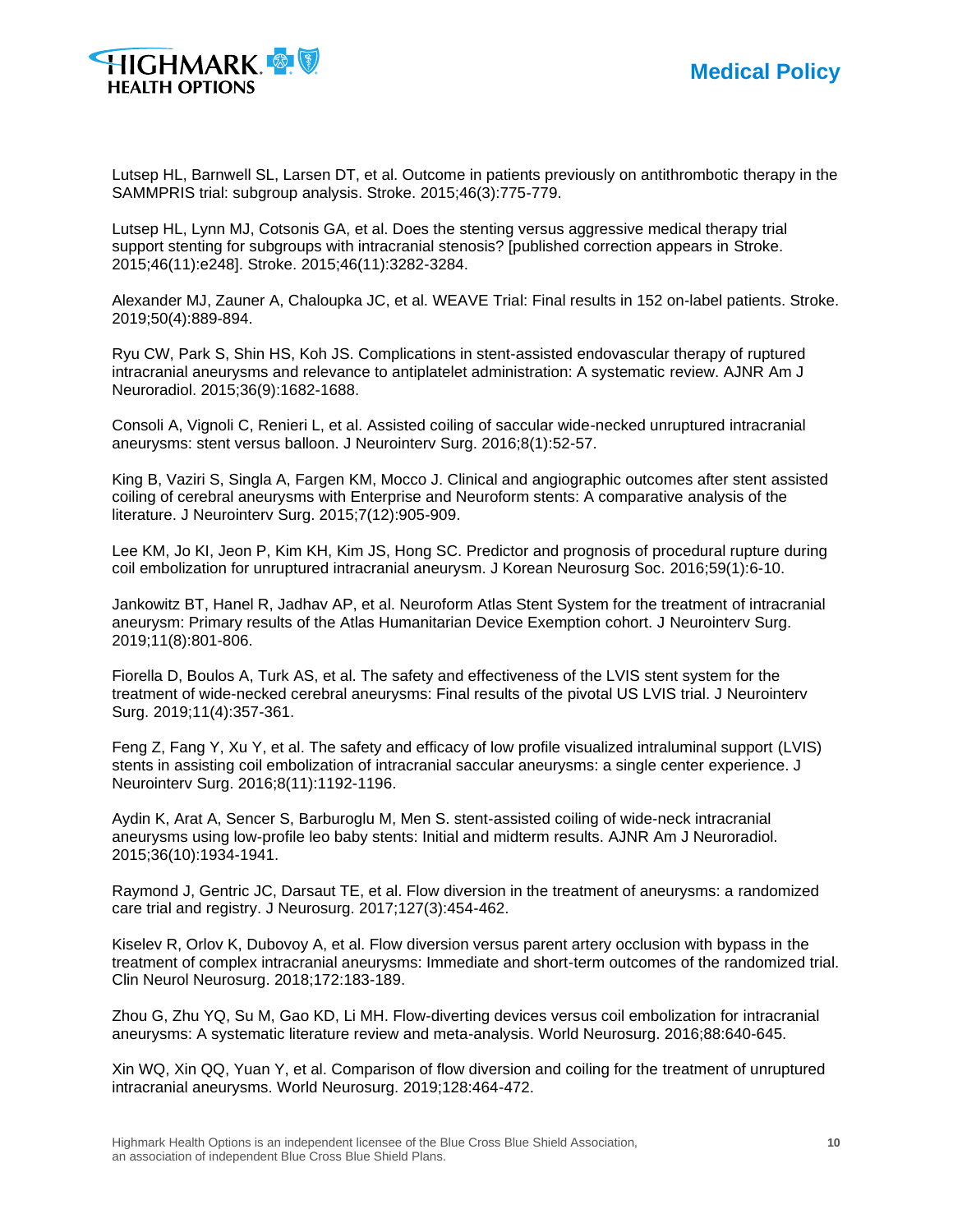

English JD, Yavagal DR, Gupta R, et al. Mechanical thrombectomy-ready comprehensive stroke center requirements and endovascular stroke systems of care: Recommendations from the Endovascular Stroke Standards Committee of the Society of Vascular and Interventional Neurology (SVIN). Interv Neurol. 2016;4(3-4):138-150.

Powers WJ, Rabinstein AA, Ackerson T, et al. 2018 guidelines for the early management of patients with acute ischemic stroke: A guideline for healthcare professionals from the American Heart Association/American Stroke Association [published correction appears in Stroke. 2018;49(3):e138] [published correction appears in Stroke. 2018. 18]. Stroke. 2018;49(3):e46-e110.

Powers WJ, Rabinstein AA, Ackerson T, et al. Guidelines for the early management of patients with acute ischemic stroke: 2019 Update to the 2018 guidelines for the early management of acute ischemic stroke: A guideline for healthcare professionals from the American Heart Association/American Stroke Association [published correction appears in Stroke. 2019;50(12):e440-e441]. Stroke. 2019;50(12):e344 e418.

Thompson BG, Brown RD Jr, Amin-Hanjani S, et al. guidelines for the management of patients with unruptured intracranial aneurysms: A guideline for healthcare professionals from the American Heart Association/American Stroke Association. Stroke. 2015;46(8):2368-2400.

Bonati LH, Dobson J, Featherstone RL, et al. Long-term outcomes after stenting versus endarterectomy for treatment of symptomatic carotid stenosis: The International Carotid Stenting Study (ICSS) randomized trial. Lancet. 2015;385(9967):529-538.

Featherstone RL, Dobson J, Ederle J, et al. Carotid artery stenting compared with endarterectomy in patients with symptomatic carotid stenosis (International Carotid Stenting Study): A randomized controlled trial with cost-effectiveness analysis. Health Technol Assess. 2016;20(20):1-94.

Brott TG, Howard G, Roubin GS, et al. Long-term results of stenting versus endarterectomy for carotidartery stenosis. N Engl J Med. 2016;374(11):1021-1031.

Rosenfield K, Matsumura JS, Chaturvedi S, et al. Randomized trial of stent versus surgery for asymptomatic carotid stenosis. N Engl J Med. 2016;374(11):1011-1020.

Spence JD, Naylor AR. Endarterectomy, stenting, or neither for asymptomatic carotid-artery stenosis. N Engl J Med. 2016;374(11):1087-1088.

Kuliha M, Roubec M, Procházka V, et al. Randomized clinical trial comparing neurological outcomes after carotid endarterectomy or stenting. Br J Surg. 2015;102(3):194-201.

Reiff T, Eckstein HH, Mansmann U, et al. Angioplasty in asymptomatic carotid artery stenosis vs. endarterectomy compared to best medical treatment: One-year interim results of SPACE-2 [published online ahead of print, 2019 Mar 15]. Int J Stroke. 2019;1747493019833017.

Müller MD, Lyrer P, Brown MM, Bonati LH. Carotid artery stenting versus endarterectomy for treatment of carotid artery stenosis. Cochrane Database Syst Rev. 2020;2(2):CD000515.

Brott TG, Calvet D, Howard G, et al. Long-term outcomes of stenting and endarterectomy for symptomatic carotid stenosis: a preplanned pooled analysis of individual patient data. Lancet Neurol. 2019;18(4):348- 356.

Markus HS, Larsson SC, Kuker W, et al. Stenting for symptomatic vertebral artery stenosis: The Vertebral Artery Ischemia Stenting Trial. Neurology. 2017;89(12):1229-1236.